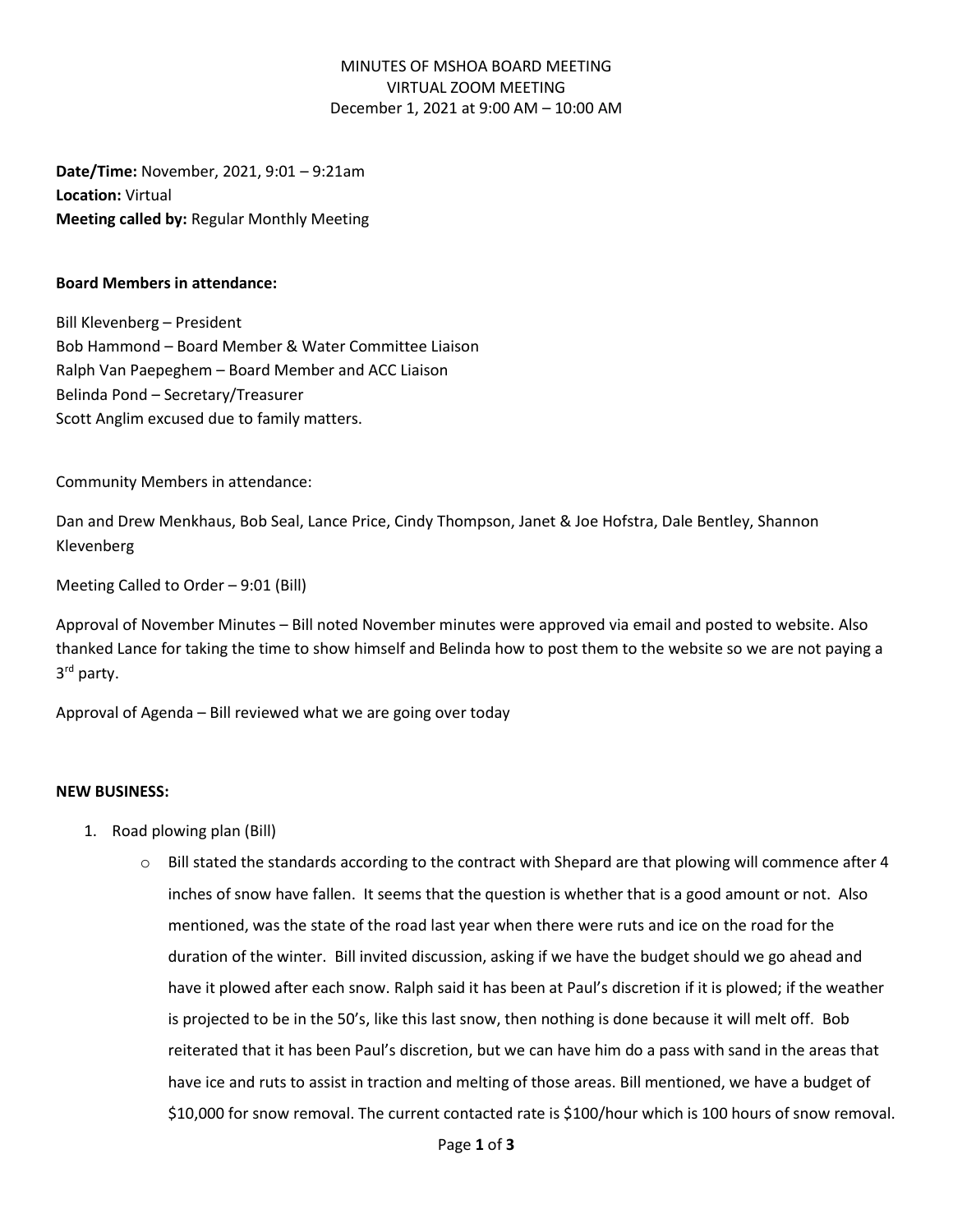## MINUTES OF MSHOA BOARD MEETING VIRTUAL ZOOM MEETING December 1, 2021 at 9:00 AM – 10:00 AM

Sand is better than watch neighbors slide on the road. Belinda stated she likes the idea of sanding and believes that would be helpful.

- 2. Declaration of Non-Acceptance (Belinda)
	- $\circ$  In 2019 Mt. Shadows Development recorded with Boise Co. an amendment to the CC&Rs, which they are entitled to do according to Article 6 of the CC&Rs.
	- $\circ$  A copy of the developer's amendment was distributed to the members in attendance at this year's May annual meeting. It is also available on the HOA website under "Documents."
	- $\circ$  Some of the provisions in the developer's amendment are not in the best interest of the HOA members and are not consistent with the requirements of the CC&Rs.
	- $\circ$  The board's main responsibility is to enforce the CC&Rs and look out for the best interests of the members.
	- o The current board created a Declaration of Non-Acceptance which reiterates provisions of the CC&Rs which the developer must adhere to. This will put any future owner or developer on notice that there are CC&Rs that must be followed as well as standing our ground with the current owner.
	- $\circ$  The declaration has been mailed to Boise County for recording. As soon as we get our final recorded copy, it too will be on the HOA website under the Documents tab.
	- o Bob requested that when the recorded Declaration of Non-Acceptance is posted to also add the amendment we just did on Lot 1. Belinda stated that it has already been uploaded to the website. Lance Price asked which property & amendment Bob is referring to. Bob stated this is about the amendment regarding Lot 1 (the medical clinic) which the membership voted on in July along with the Special Road Assessment.

### **UPDATE ON CONTINUING BUSINESS:**

- 3. (Belinda Pond) Financial Report
	- o Fairly standard financial month. There were two expenses of note: the General Liability Insurance came up this month and the Legal expense for \$19.00 for the filing fee to Boise County to file the amendment for Lot 1. Bill pointed out that because this meeting is occurring on the  $1<sup>st</sup>$  of the month, we are still waiting for bank statements to post so the financial report for November can be finalized.
- 4. (Ralph Van Paepeghem) Architectural Committee Report 9:13
	- o Nothing submitted, no plans.